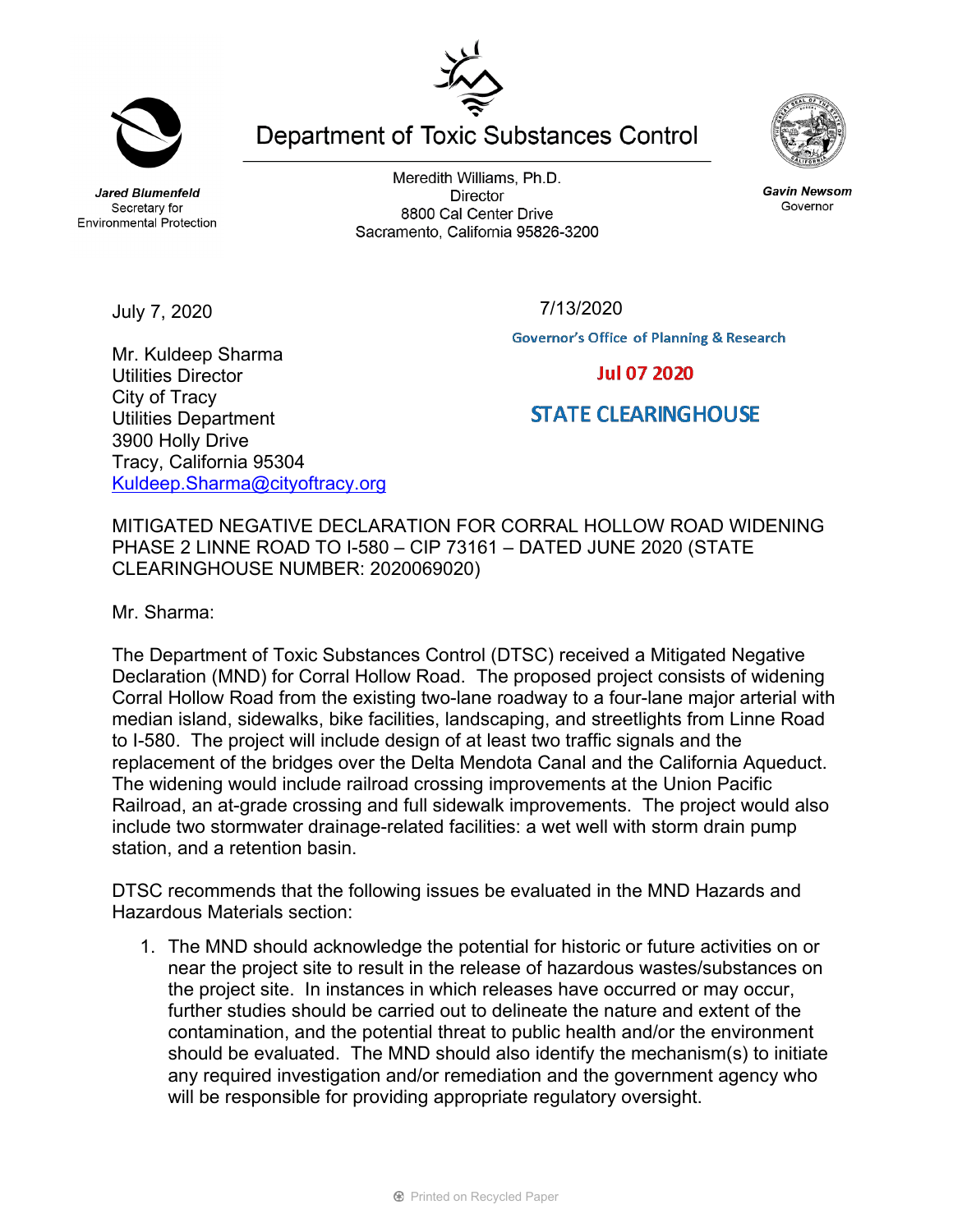Mr. Kuldeep Sharma July 7, 2020 Page 2

- 2. Refiners in the United States started adding lead compounds to gasoline in the 1920s in order to boost octane levels and improve engine performance. This practice did not officially end until 1992 when lead was banned as a fuel additive in California. Tailpipe emissions from automobiles using leaded gasoline contained lead and resulted in aerially deposited lead (ADL) being deposited in and along roadways throughout the state. ADL-contaminated soils still exist along roadsides and medians and can also be found underneath some existing road surfaces due to past construction activities. Due to the potential for ADL-contaminated soil DTSC, recommends collecting soil samples for lead analysis prior to performing any intrusive activities for the project described in the MND.
- 3. If any sites within the project area or sites located within the vicinity of the project have been used or are suspected of having been used for mining activities, proper investigation for mine waste should be discussed in the MND. DTSC recommends that any project sites with current and/or former mining operations onsite or in the project site area should be evaluated for mine waste according to DTSC's 1998 Abandoned Mine Land Mines Preliminary Assessment Handbook [\(https://dtsc.ca.gov/wp-content/uploads/sites/31/2018/11/aml\\_handbook.pdf\)](https://dtsc.ca.gov/wp-content/uploads/sites/31/2018/11/aml_handbook.pdf).
- 4. If buildings or other structures are to be demolished on any project sites included in the proposed project, surveys should be conducted for the presence of lead-based paints or products, mercury, asbestos containing materials, and polychlorinated biphenyl caulk. Removal, demolition and disposal of any of the above-mentioned chemicals should be conducted in compliance with California environmental regulations and policies. In addition, sampling near current and/or former buildings should be conducted in accordance with DTSC's 2006 *Interim Guidance Evaluation of School Sites with Potential Contamination from Lead Based Paint, Termiticides, and Electrical Transformers* [\(https://dtsc.ca.gov/wpcontent/uploads/sites/31/2018/09/Guidance\\_Lead\\_](https://gcc02.safelinks.protection.outlook.com/?url=https%3A%2F%2Fdtsc.ca.gov%2Fwp-content%2Fuploads%2Fsites%2F31%2F2018%2F09%2FGuidance_Lead_Contamination_050118.pdf&data=02%7C01%7C%7C5d5d271a38734f176ff008d74b61ecfd%7C3f4ffbf4c7604c2abab8c63ef4bd2439%7C0%7C0%7C637060756261296590&sdata=1JGWitJI6nMkU%2FVDzi0GYiam5nl8DLJhkRmLCticfdA%3D&reserved=0)  [Contamination\\_050118.pdf\)](https://gcc02.safelinks.protection.outlook.com/?url=https%3A%2F%2Fdtsc.ca.gov%2Fwp-content%2Fuploads%2Fsites%2F31%2F2018%2F09%2FGuidance_Lead_Contamination_050118.pdf&data=02%7C01%7C%7C5d5d271a38734f176ff008d74b61ecfd%7C3f4ffbf4c7604c2abab8c63ef4bd2439%7C0%7C0%7C637060756261296590&sdata=1JGWitJI6nMkU%2FVDzi0GYiam5nl8DLJhkRmLCticfdA%3D&reserved=0).
- 5. If any projects initiated as part of the proposed project require the importation of soil to backfill any excavated areas, proper sampling should be conducted to ensure that the imported soil is free of contamination. DTSC recommends the imported materials be characterized according to *DTSC's 2001 Information Advisory Clean Imported Fill Material* [\(https://dtsc.ca.gov/wp](https://dtsc.ca.gov/wp-content/uploads/sites/31/2018/09/SMP_FS_Cleanfill-Schools.pdf)[content/uploads/sites/31/2018/09/SMP\\_FS\\_Cleanfill-Schools.pdf\)](https://dtsc.ca.gov/wp-content/uploads/sites/31/2018/09/SMP_FS_Cleanfill-Schools.pdf).
- 6. If any sites included as part of the proposed project have been used for agricultural, weed abatement or related activities, proper investigation for organochlorinated pesticides should be discussed in the MND. DTSC recommends the current and former agricultural lands be evaluated in accordance with DTSC's 2008 *Interim Guidance for Sampling Agricultural Properties (Third Revision)* [\(https://dtsc.ca.gov/wp](https://dtsc.ca.gov/wp-content/uploads/sites/31/2018/09/Ag-Guidance-Rev-3-August-7-2008-2.pdf)[content/uploads/sites/31/2018/09/Ag-Guidance-Rev-3-August-7-2008-2.pdf\)](https://dtsc.ca.gov/wp-content/uploads/sites/31/2018/09/Ag-Guidance-Rev-3-August-7-2008-2.pdf).